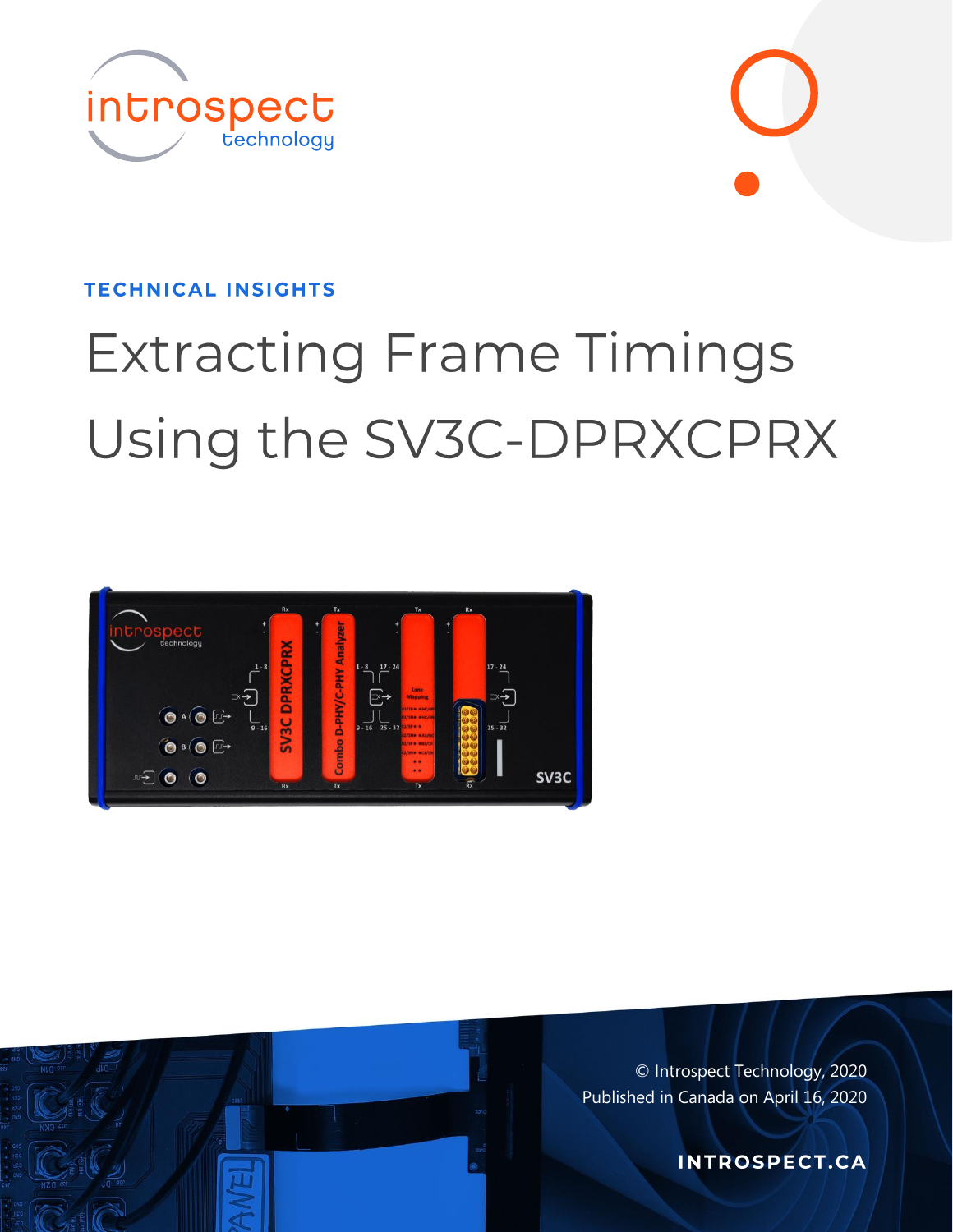

#### TABLE OF CONTENTS

# Table of Contents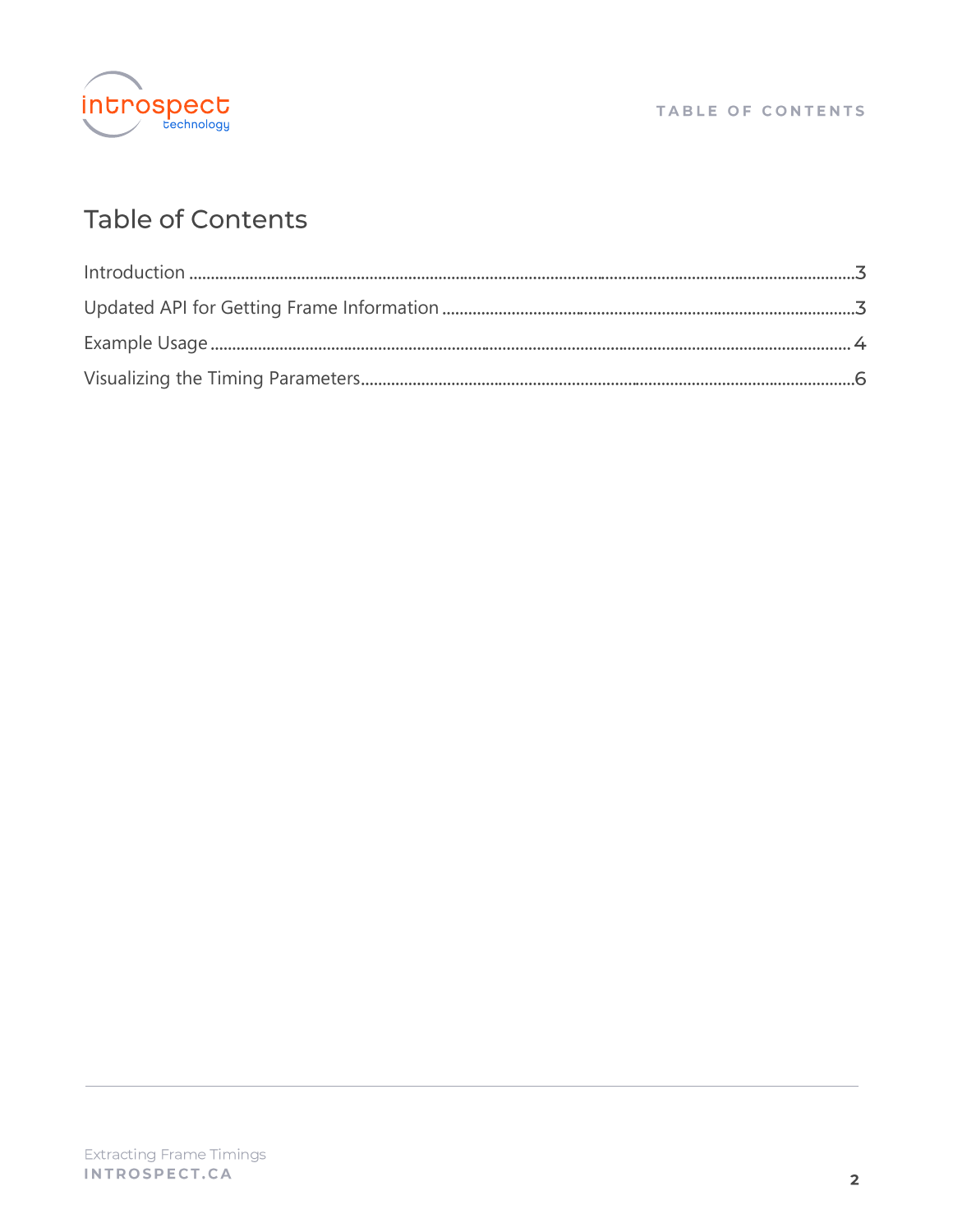

## <span id="page-2-0"></span>Introduction

The SV3C-DPRXCPRX Combo MIPI D-PHY/C-PHY Analyzer is able to measure MIPI DSI-2 signal timings down to the picosecond resolution, and this allows it to evaluate both physical layer parameters and packet-level timings. Additionally, the analyzer can extract video timing parameters such as blanking information and Sync events. In this Technical Insights note, we describe the latest software API for extracting frame blanking information and displaying it in an intuitive manner.

# <span id="page-2-1"></span>**Updated API for Getting Frame Information**

Starting with version 3.6.99 of the Introspect ESP Software, the SvtMipiCphyDsiDataCaptureResult component class in the SV3C\_4L3G\_MIPI\_CPHY\_ANALYZER2 form factor provides additional information when the accessor method 'getDsiFrames()' is called. Specifically, the following new video timing parameters are now available:

vsaHeight (in lines): Number of lines in the Vertical Sync Active region vbpHeight (in lines): Number of lines in the Vertical Back Porch region vaHeight (in lines): Number of active lines in the video stream vfpHeight (in lines): Number of lines in the Vertical Front Porch region frameWidth (in pixels): Width of the active region of the video stream hsaWidth (in UIs): Time for the Horizontal Sync Active region in UI hbpWidth (in UIs): Time for the Horizontal Back Porch region in UI haWidth (in UIs): Width of the active region of the video stream in UI hfpWidth (in UIs): Time for the Horizontal Front Porch region in UI

As can be seen, the above list provides a comprehensive quantitative description of all video frame timings in any video-mode DSI-2 transmission, thus eliminating the need for additional calculations by the user. Note that the 'haWidth' parameter includes the 'frameWidth' duration in addition to the time consumed by packet overhead such as packet headers and footers.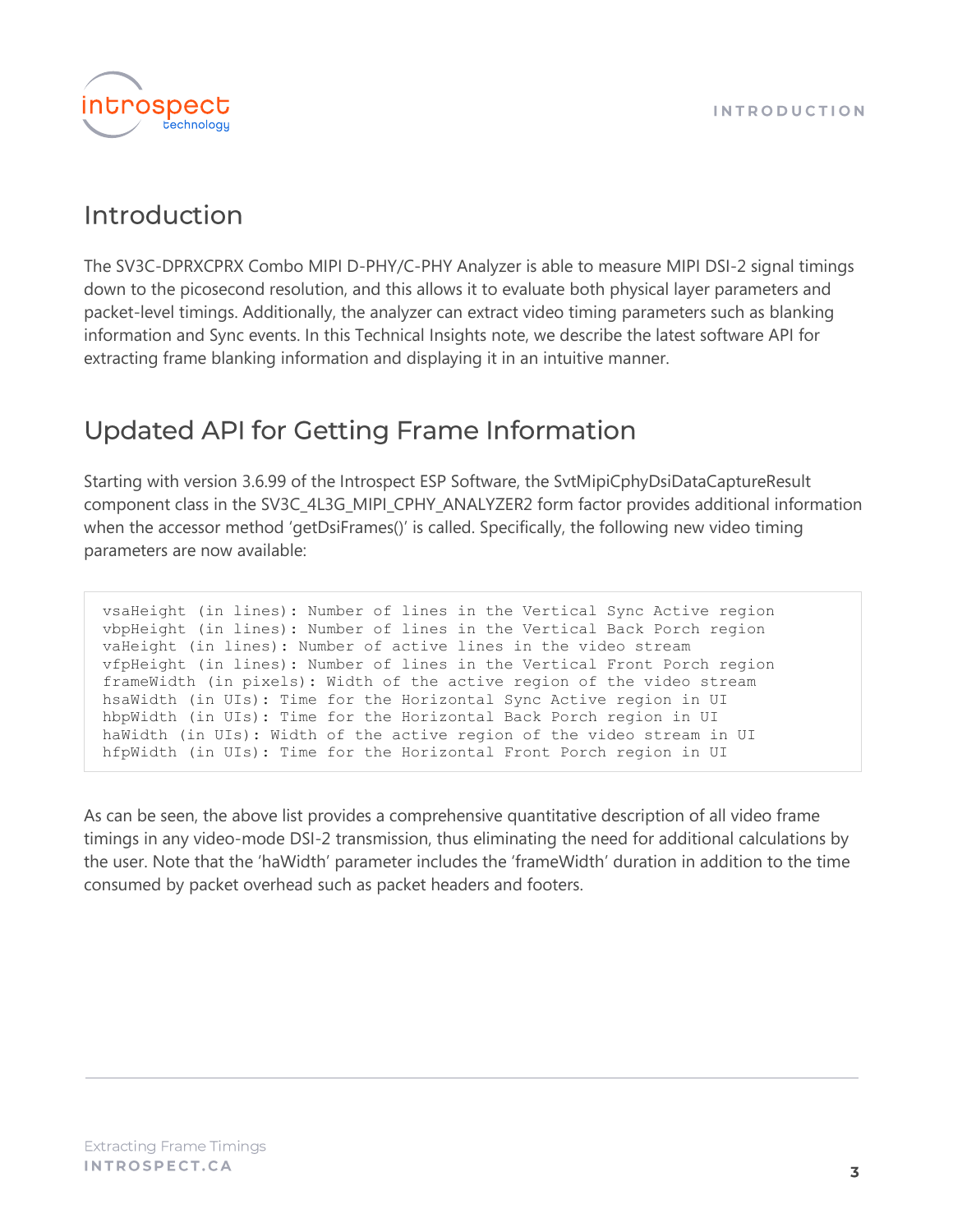

## <span id="page-3-0"></span>**Example Usage**

The above parameters are all automatically extracted after a data capture is performed through a call to the 'dsiDataCapture1.run()' command. Then, the 'getDsiFrames()' accessor method can be used to print out the timings as in the following code example:

```
result = dsiDataCapture1.run()
  framesByVc = result.getDisi.uiInUs = 1 / result.getDataRate()
 vcs = sorted(framesByVc.keys())
 for vc in vcs:
     frames = framesByVc[vc]
    numFrames = len(frames)
    print("vc: %d numFrames: %d" % (vc, numFrames))
     for (i, frame) in enumerate(frames):
        print("frame # 8d" 8 (i + 1))
vsaHeight = frame.vsaHeight
vbpHeight = frame.vbpHeight
vaHeight = frame.vaHeight
vfpHeight = frame.vfpHeight
         frameWidth = frame.frameWidth
        hsaWidth = frame.hsaWidth
        hbpWidth = frame.hbpWidth
        \begin{tabular}{ll} \bf{h} \rm{a} \rm{W} \rm{i} \rm{d} \rm{t} \rm{h} & = \rm{frame.h} \rm{a} \rm{W} \rm{i} \rm{d} \rm{t} \rm{h} \\ \rm{h} \rm{f} \rm{p} \rm{W} \rm{i} \rm{d} \rm{t} & = \rm{frame.h} \rm{f} \rm{p} \rm{W} \rm{i} \rm{d} \rm{t} \end{tabular} hfpWidth = frame.hfpWidth
         numLines = (vsaHeight + vbpHeight + vaHeight + vfpHeight)
         lineTime = (hsaWidth + hbpWidth + haWidth + hfpWidth) * uiInUs
         frameTime = numLines * lineTime
        frameRate = 1E6 / frameTime print("frameRate: %0.1f fps" % frameRate)
         print("lineTime: %0.1f us" % lineTime)
         print("image height: %d, imageWidth: %d" % (vaHeight, frameWidth))
         print("vsaHeight: %d, vbpHeight: %d, vaHeight: %d, vfpHeight: %d"
                   % (vsaHeight, vbpHeight, vaHeight, vfpHeight))
         print("hsaWidth: %d uis, hbpWidth: %d uis, haWidth: %d uis, hfpWidth: %d
 uis" % (hsaWidth, hbpWidth, haWidth, hfpWidth))
```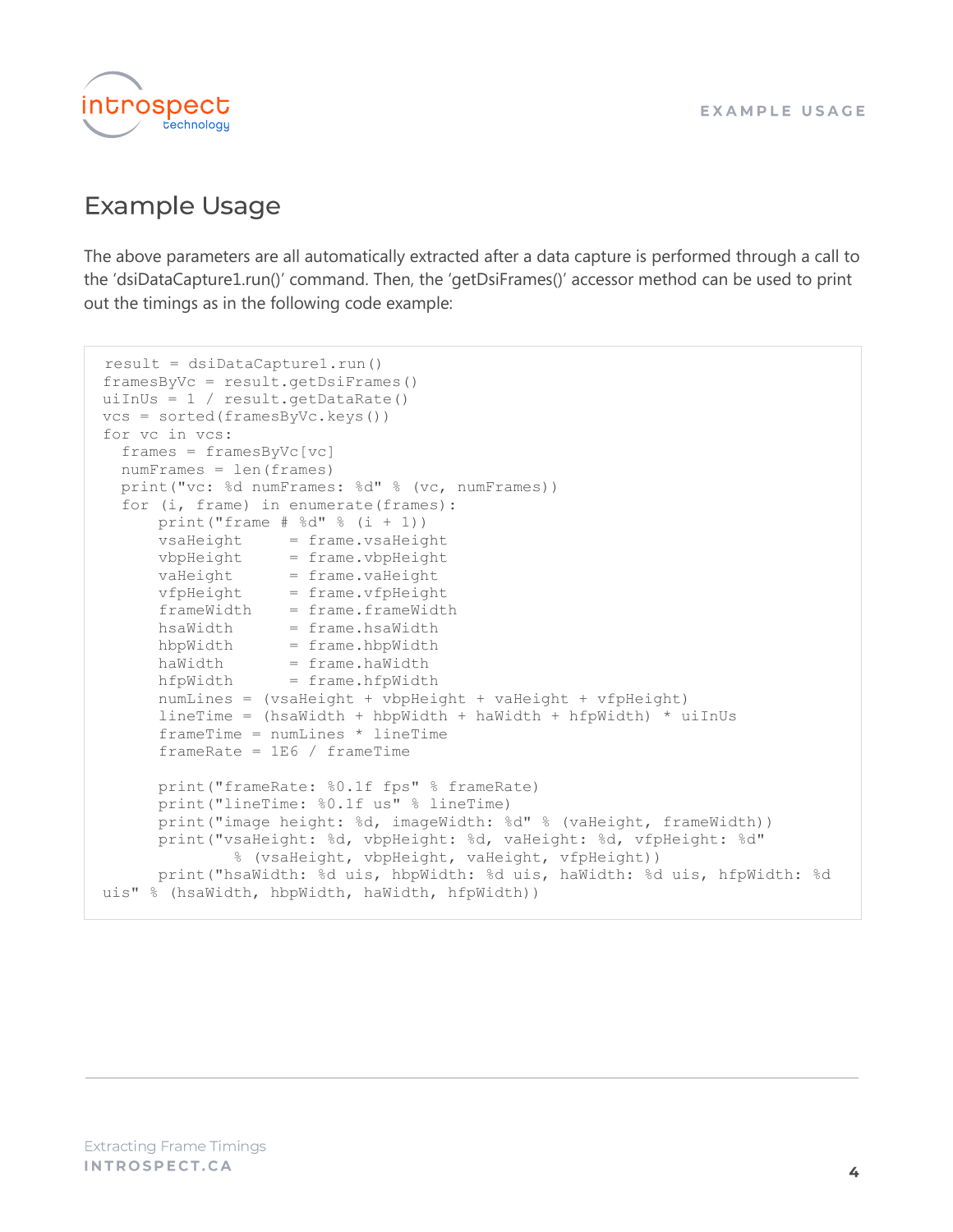

Running the above code produces the following printout:

vc: 0 numFrames: 3 frame # 1 frameRate: 30.0 fps lineTime: 77.7 us image height: 414, imageWidth: 874 vsaHeight: 0, vbpHeight: 10, vaHeight: 414, vfpHeight: 5 hsaWidth: 0 uis, hbpWidth: 2284 uis, haWidth: 4676 uis, hfpWidth: 109624 uis frame # 2 frameRate: 30.0 fps lineTime: 77.7 us image height: 414, imageWidth: 874 vsaHeight: 0, vbpHeight: 10, vaHeight: 414, vfpHeight: 5 hsaWidth: 0 uis, hbpWidth: 2284 uis, haWidth: 4667 uis, hfpWidth: 109626 uis frame # 3 frameRate: 29.9 fps lineTime: 77.7 us image height: 414, imageWidth: 874 vsaHeight: 0, vbpHeight: 10, vaHeight: 414, vfpHeight: 6 hsaWidth: 0 uis, hbpWidth: 2282 uis, haWidth: 4669 uis, hfpWidth: 109626 uis

As can be seen, any number of frames can be captured, and the specific measured values for time are all displayed. The next section illustrates a couple of ways for visualizing the timing parameters.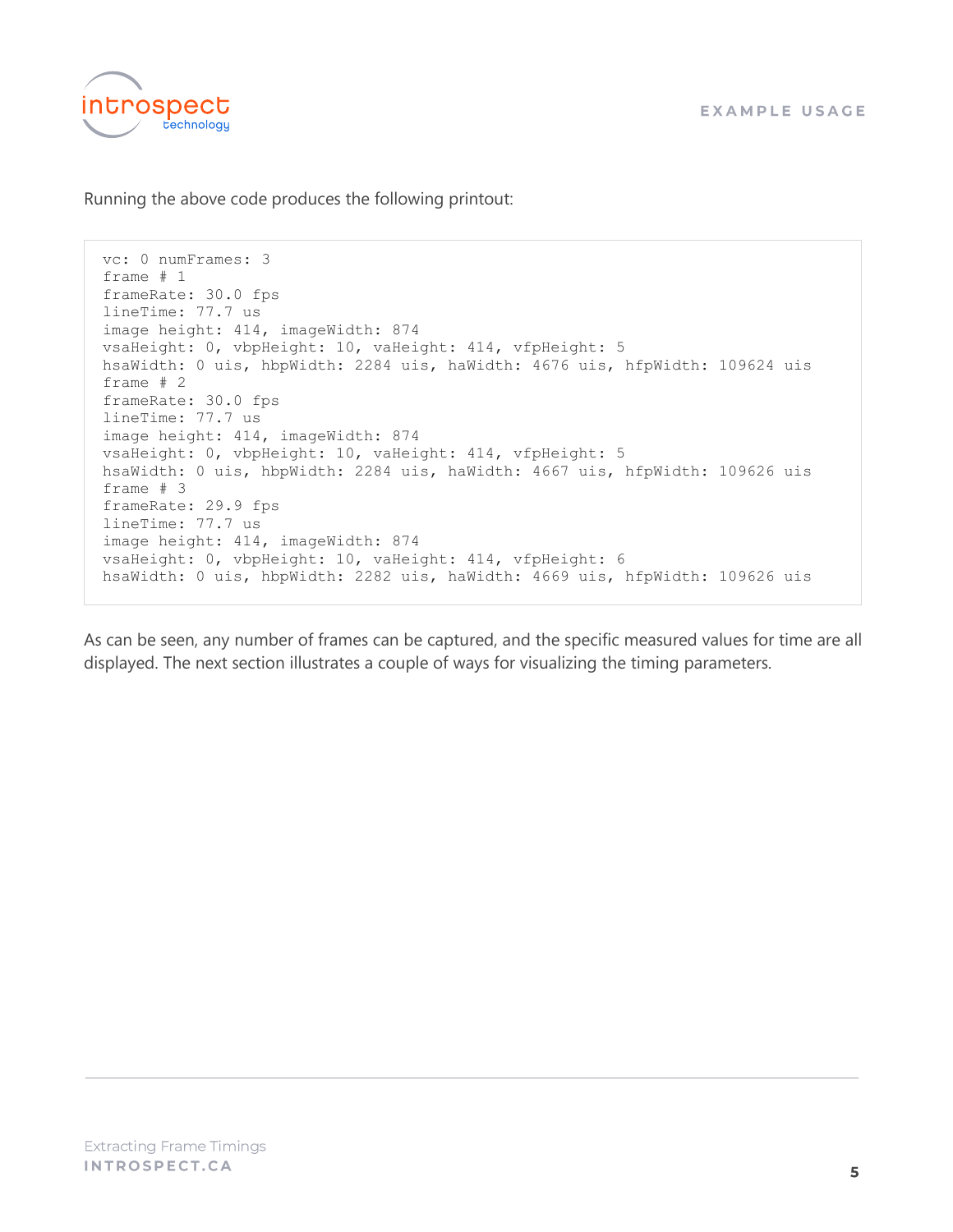

# <span id="page-5-0"></span>**Visualizing the Timing Parameters**

With the above timing tables, any visualization tool can be used to display the frame attributes. For example, Figure 1 shows an example video mode transmission in which the blanking intervals are expressed in units of pixel time. Note that this may or may not be equal to the pixel clock, and this depends on the details of implementation for the device under test. Figure 2 shows the blanking interval durations expressed in units of time.



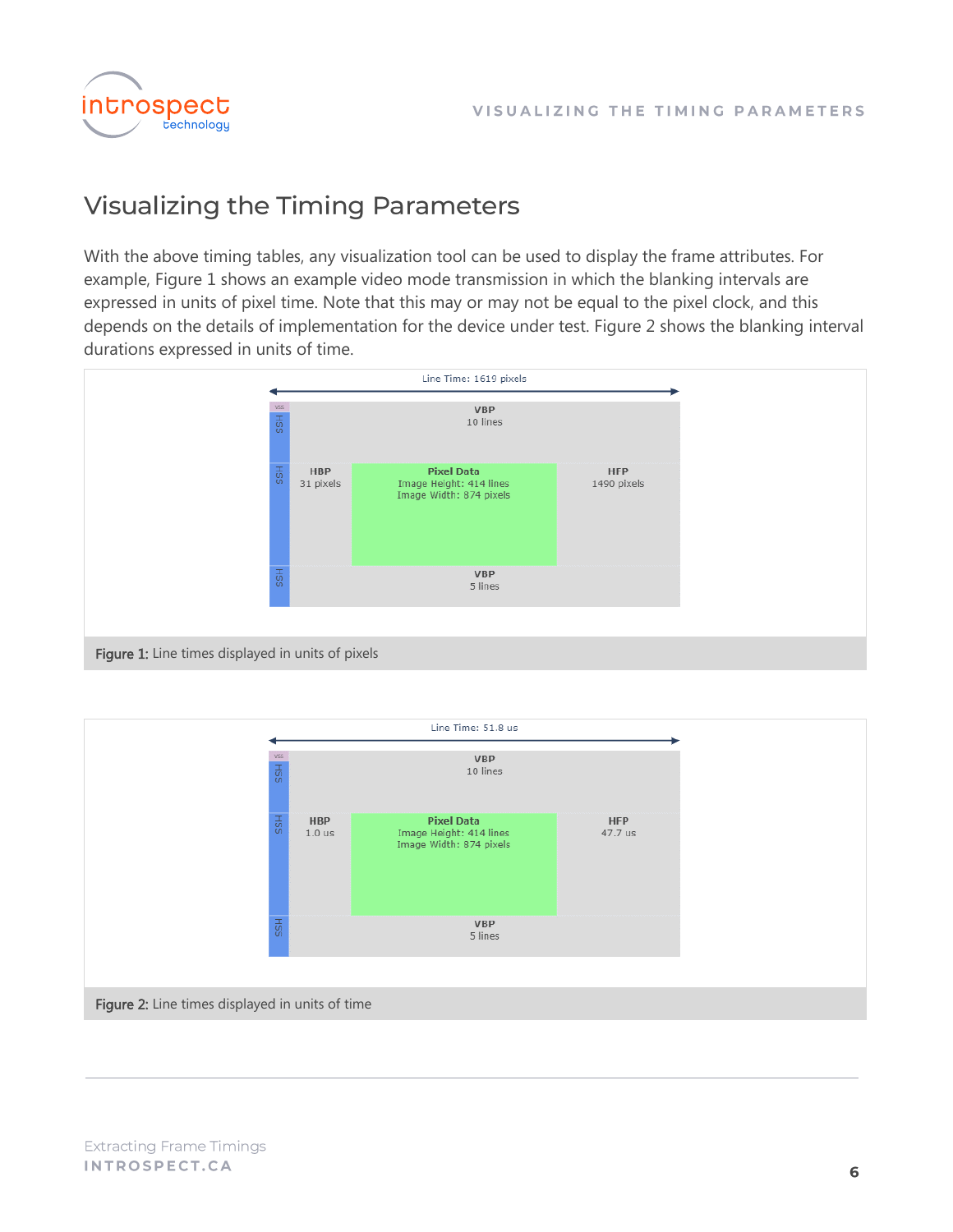

Figure 3 shows the horizontal timings expressed in units of unit interval. This corresponds directly to the MIPI line rate, and it is expressed as 1 / Data Rate. Finally, it is perhaps most useful to refer to Figure 4, which illustrates all the timing values when drawn to scale. As can be seen, video transmissions can sometimes have much larger blanking intervals than active video intervals.